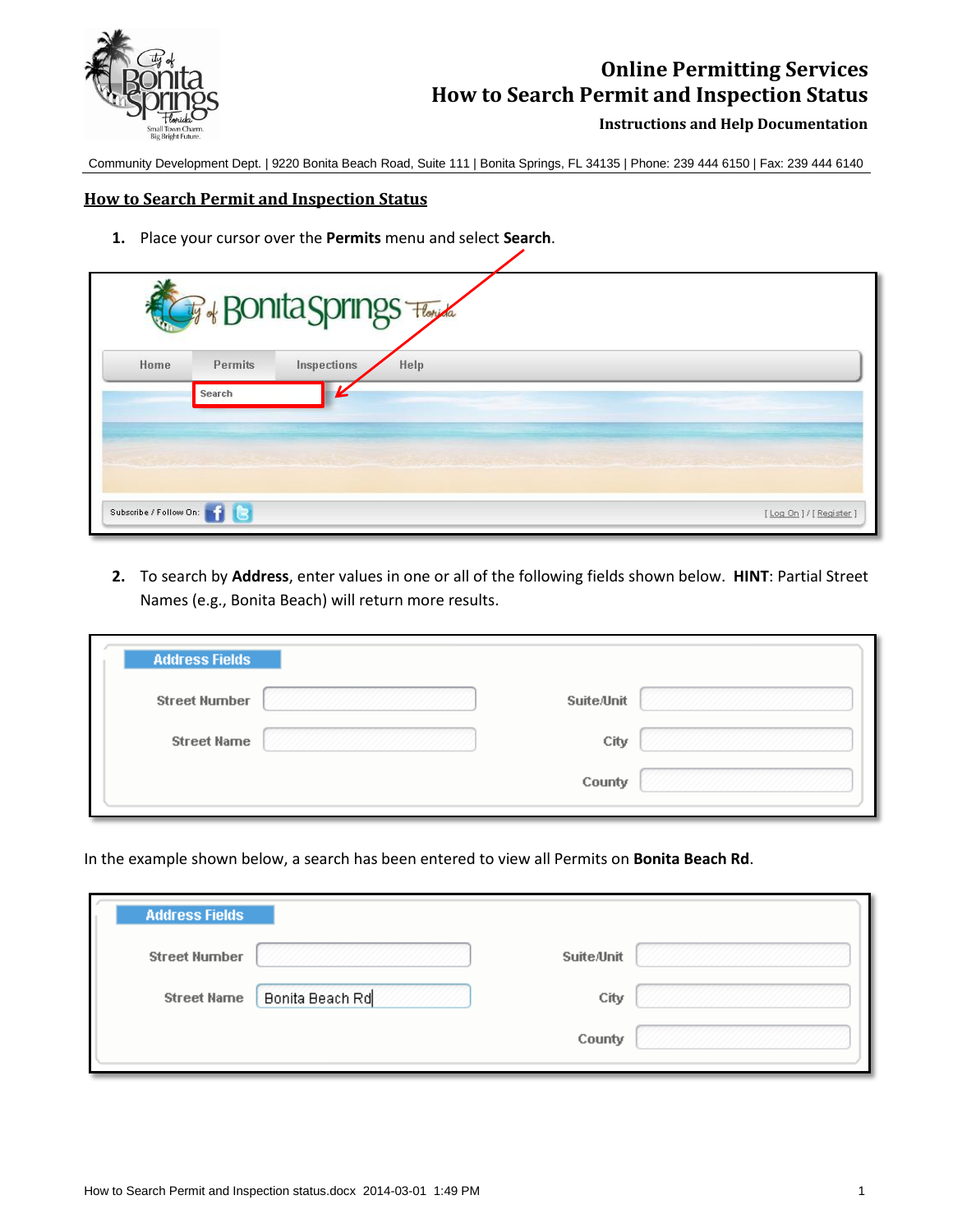**3.** To search by **Permit**, enter values in one or all of the following fields shown below. Permit Type, Work Class and Permit Status values may be selected by clicking the drop-down arrow.

| <b>Permit Fields</b> |                                             |
|----------------------|---------------------------------------------|
| Permit Number        | Project Mame                                |
| Type                 | 團<br>圃<br>- Permit Type -<br>Issued Date    |
| Work Class           | 囲<br>Expiration Date<br>囲<br>- Work Class - |
| Status               | 圃<br>圃<br>- Status -<br><b>Finaled Date</b> |

In the example shown below, a search has been entered for all **Single Family Residential** (BLD - Building R) Permits that were Issued in 2013.

| <b>Permit Fields</b> |                         |                        |               |                 |
|----------------------|-------------------------|------------------------|---------------|-----------------|
| Permit Number        |                         | Project Name           |               |                 |
| Type                 | BLD - Building (R)<br>▼ | <b>Issued Date</b>     | 團<br>1/1/2013 | ⊞<br>12/31/2013 |
| Work Class           | Single Family<br>▼ 2    | <b>Expiration Date</b> | 圃             | 圃               |
| Status               | Issued                  | <b>Finaled Date</b>    | 團             | 圃               |

**4.** After entering the search criteria, click the **Search** button loacted on lower right-hand side of the page.

| Clear | Search |
|-------|--------|
|       |        |

**NOTE**: You do not need to enter search criteria in both the **Address Fields** and **Permit Fields**. You may search by one or the other, as well as both.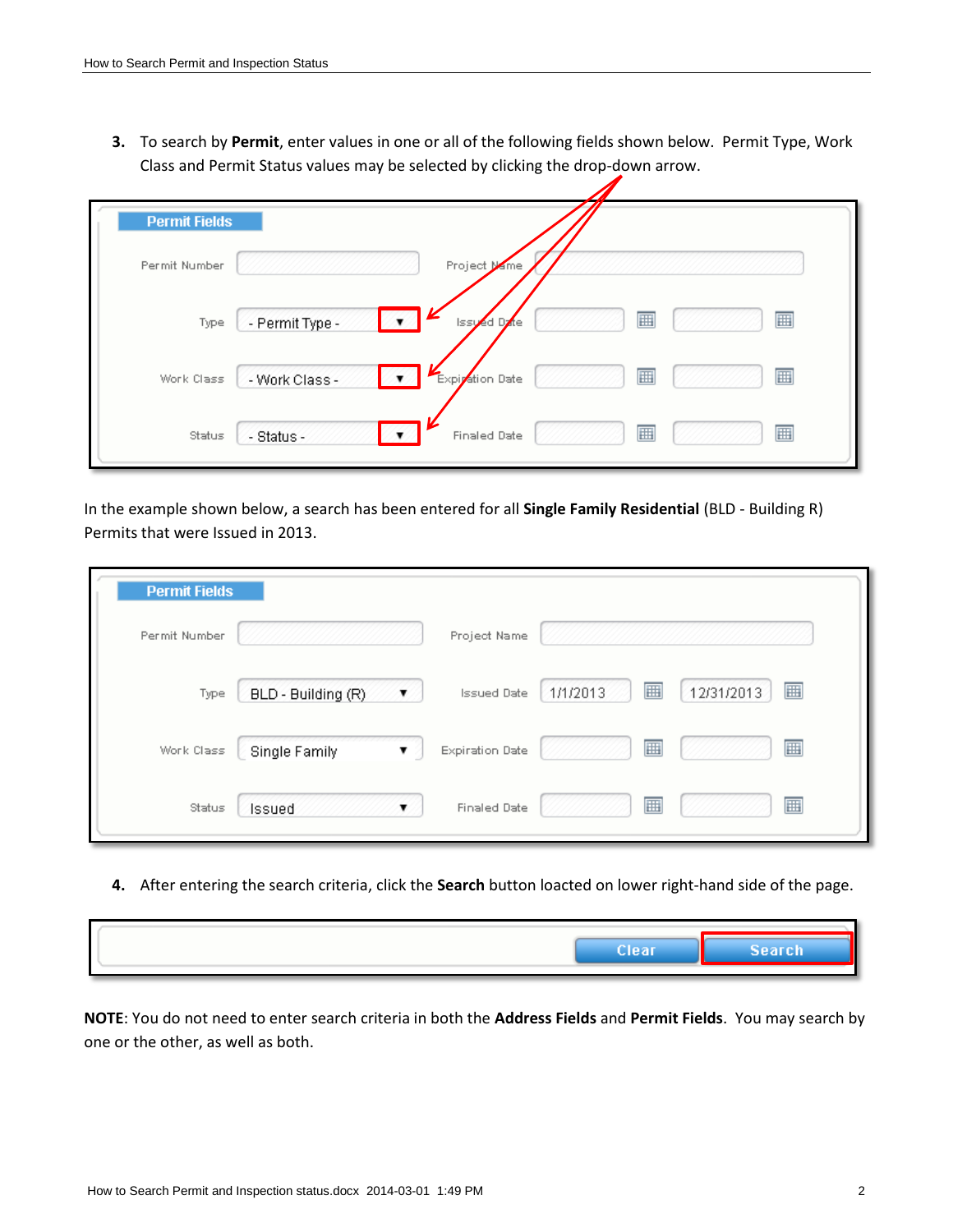| Permit Number   | <b>Address</b>                                                   | Type               | Work Class    | <b>Issued Date</b> | <b>Expiration Date</b> | <b>Finaled Date 1</b>              | Project Name      |  |
|-----------------|------------------------------------------------------------------|--------------------|---------------|--------------------|------------------------|------------------------------------|-------------------|--|
| RES12-02574-BOS | 3890 ALOHA LN<br><b>BONITA SPRINGS,</b><br>FL 34124 USA          | BLD - Building (R) | Single Family | 02/22/2013         | 08/06/2014             |                                    |                   |  |
| RES13-03698-BOS | 31 Cape Hickory<br>Dr. 34134 USA                                 | BLD - Building (R) | Single Family | 03/04/2013         | 08/11/2014             |                                    |                   |  |
| RES13-03703-BOS | 5821 Cape Hickory<br>Court 3 34134 USA                           | BLD - Building (R) | Single Family | 03/04/2013         | 08/25/2014             |                                    |                   |  |
| RES13-03704-BOS | 5841 Cape Hickory<br>Ct. 1 34134 USA                             | BLD - Building (R) | Single Family | 03/04/2013         | 08/11/2014             |                                    |                   |  |
| RES13-03726-BOS | 9021 ISLA BELLA<br>CIR LOT 23 BONITA<br>SPRINGS, FL<br>34135 USA | BLD - Building (R) | Single Family | 02/12/2013         | 01/08/2014             |                                    |                   |  |
| RES13-03728-BOS | 9015 ISLA BELLA<br><b>CIR BONITA</b><br>SPRINGS, FL<br>34135 USA | BLD - Building (R) | Single Family | 02/12/2013         | 08/12/2013             |                                    |                   |  |
| RES13-03998-BOS | 5801 CAPE<br>HICKORY CT BIdg                                     | BLD - Building (R) | Single Family | 03/04/2013         | 08/25/2014             |                                    |                   |  |
| G               | $12345678910$ $\rightarrow$ N                                    |                    |               |                    |                        | 186 Displaying items 1 - 10 of 186 |                   |  |
|                 |                                                                  |                    |               |                    |                        |                                    | <b>New Search</b> |  |

**5.** To view general Permit details, click on the **Permit Number**. To start a **New Search**, click the button.

**6. Existing (completed) Inspections** are located below the Primary Address Details. To view newer Inspections first, left-click the name **Scheduled Date** twice.

1

|                                                                                  | Parcel: 33-47-25-B4-0050A.0020        |              |                |                | Type:                            | Company,                                      | First Name     |       | Last Name     | Title:                      |  |
|----------------------------------------------------------------------------------|---------------------------------------|--------------|----------------|----------------|----------------------------------|-----------------------------------------------|----------------|-------|---------------|-----------------------------|--|
|                                                                                  | <b>Address: 3890 ALOHA LN</b>         |              |                |                | Contractor-<br>Roofing           | PATNODE<br>ROOFING INC                        | ROBERT         |       | PATNODE       | CCC026451                   |  |
|                                                                                  | <b>BONITA SPRINGS, FL</b><br>34134    |              |                |                | Contractor-<br>General           | POTTER<br>HOMES INC.                          | <b>WILLIAM</b> |       | <b>POTTER</b> | License<br>Holder           |  |
|                                                                                  | <b>USA</b>                            |              |                |                |                                  | <b>CONNORS</b>                                |                |       |               |                             |  |
|                                                                                  |                                       |              |                |                | G.<br>$\mathbb{R}$               | $\vert$ 1<br>$\rightarrow$<br>Þ.              |                |       |               | Displaying items 1 - 4 of 4 |  |
|                                                                                  |                                       |              |                |                |                                  |                                               |                |       |               |                             |  |
|                                                                                  | <b>Existing Inspections</b><br>Status | Request Date | Scheduled Dr & | Inspector      | Type                             | <b>Remaining Inspections</b><br><b>Status</b> |                | Date: |               | <b>Reinspection</b>         |  |
| Type:                                                                            | Failed                                | 3/13/2013    | 3/13/2013      | Streder, Steve | 111 Floor                        |                                               |                |       |               | false                       |  |
|                                                                                  | Partial Pass                          | 3/14/2013    | 3/14/2013      | Streder, Steve | 112 Spot Survey                  |                                               |                |       |               | false                       |  |
|                                                                                  | Passed                                | 4/3/2013     | 4/3/2013       | Streder, Steve | 113 Elevation                    |                                               |                |       |               |                             |  |
|                                                                                  | Failed                                | 4/3/2013     | 4/3/2013       | Streder, Steve | Cert                             |                                               |                |       |               | false                       |  |
|                                                                                  | Passed                                | 4/4/2013     | 4/4/2013       | Streder, Steve | 203 Sewer Tap                    |                                               |                |       |               | false                       |  |
| 101 Footer<br>101 Footer<br>101 Footer<br>102 Slab<br>102 Slab<br>402 Lintal/Tin |                                       |              |                |                | 208 Water Supply<br>$2000 - 144$ |                                               |                |       |               | false                       |  |